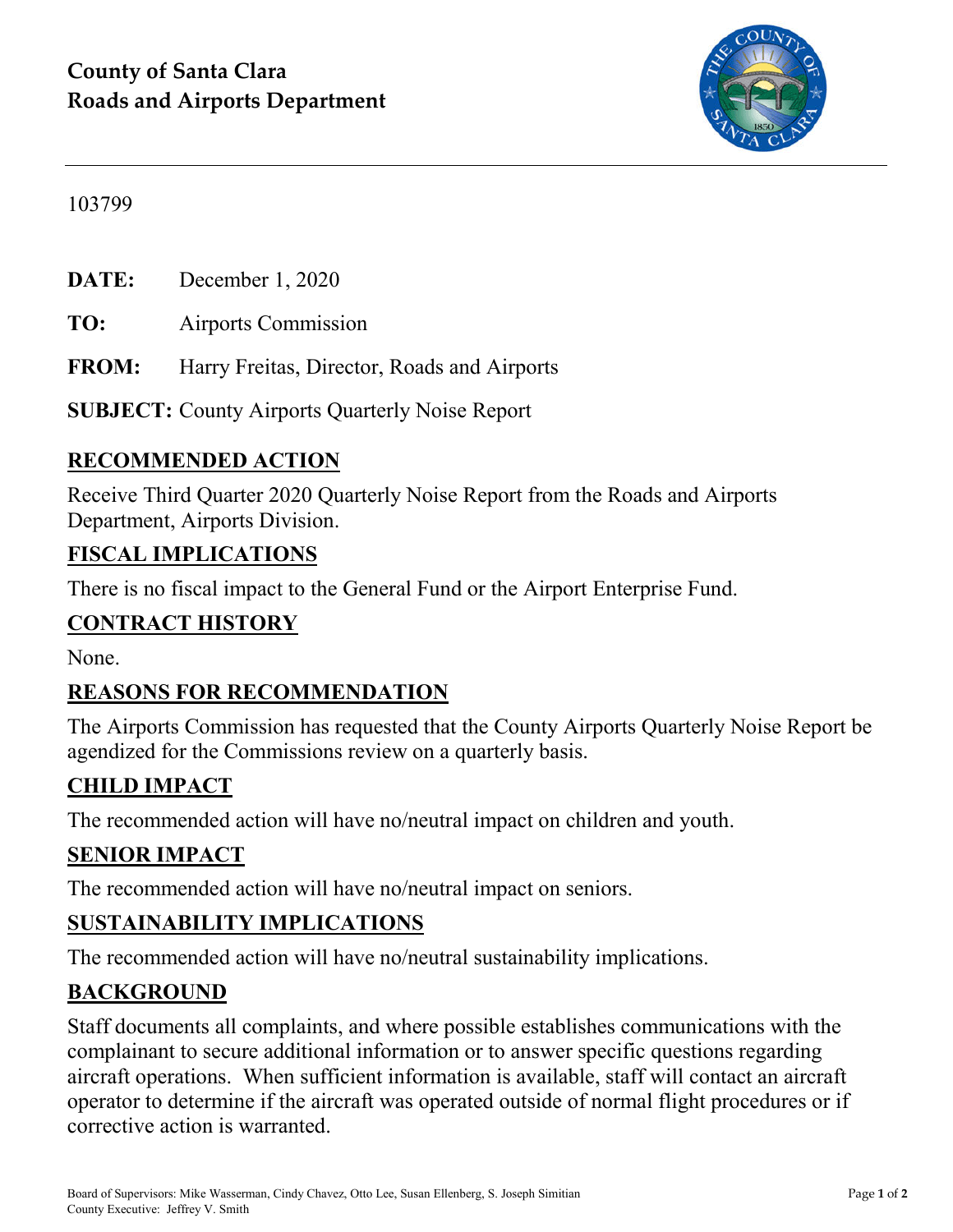During the third quarter of 2020, which covers the months of July, August and September there were thirty-eight referrals for Reid-Hillview Airport, and no referral for San Martin Airport. Three referrals were for operations not associated with either Reid-Hillview or San Martin Airports. One complainant accounted for all but four of the referrals related to activity at Reid-Hillview airport with seventy-five individual phone calls<sup>[1](#page-1-0)</sup>.

There were 39,403 operations (takeoffs and landings) during the quarter at Reid-Hillview, which equates to one referral for every 1,037 operations. There were 6,290 operations at San Martin Airport.

|              | <b>RHV</b> |            | E16 <sup>2</sup> |            |
|--------------|------------|------------|------------------|------------|
|              | Ops.       | Daily Avg. | Ops.             | Daily Avg. |
| Jul          | 17,014     | 548        | 2,236            | 75         |
| Aug          | 12,615     | 407        | 2,232            | 72         |
| Sep          | 9,774      | 326        | 1,822            | 61         |
| <b>Total</b> | 24,464     | 427        | 6,290            | 69         |

## **ATTACHMENTS:**

• Q3 Referrals(PDF)

<span id="page-1-1"></span><sup>2</sup> Estimated using recorded E16 Unicom radio calls.

Board of Supervisors: Mike Wasserman, Cindy Chavez, Otto Lee, Susan Ellenberg, S. Joseph Simitian Page **2** of **2** County Executive: Jeffrey V. Smith

 $\overline{a}$ 

<span id="page-1-0"></span><sup>&</sup>lt;sup>1</sup> Multiple calls in one day from one caller are counted as one referral.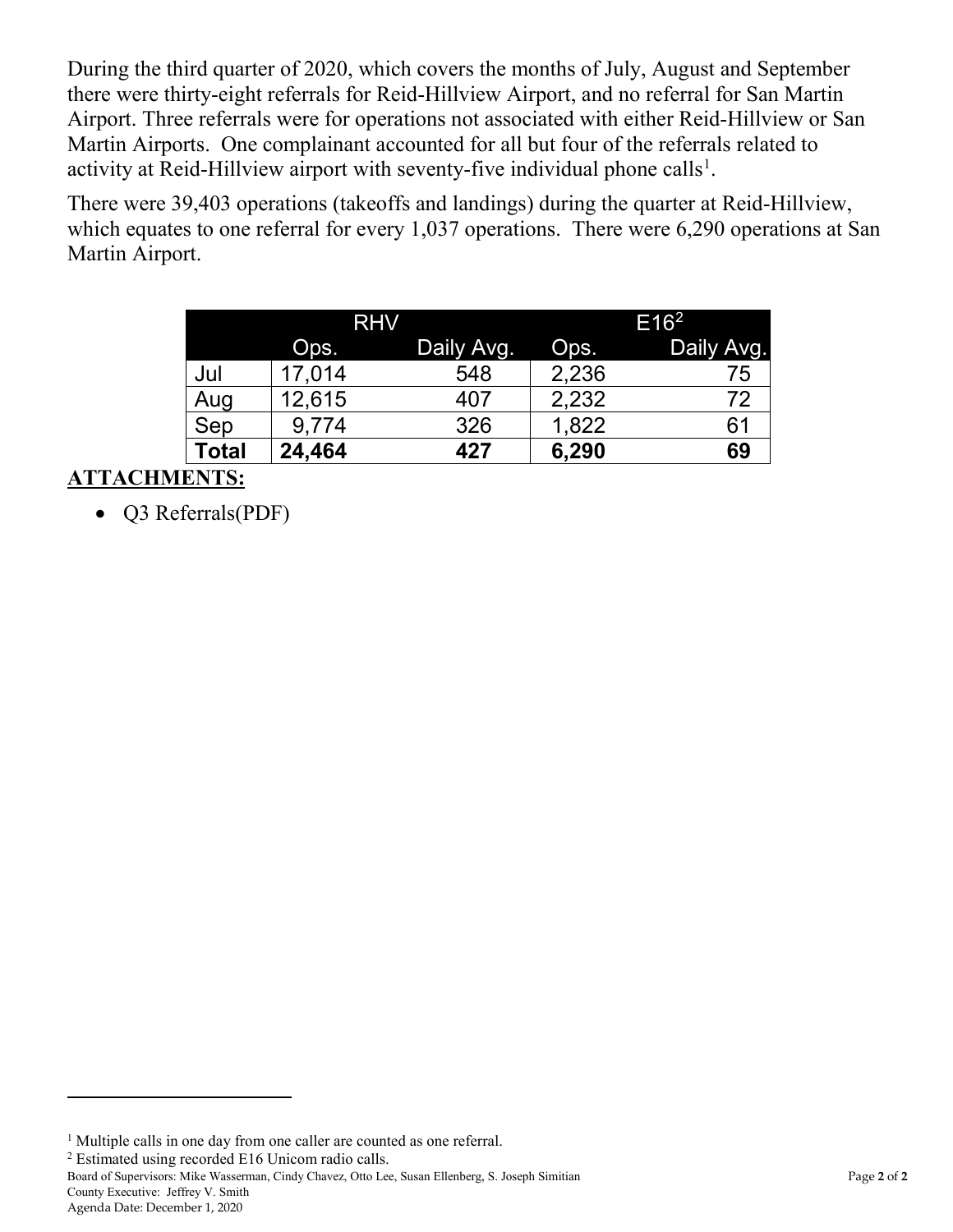| <b>Airport</b> | Date Time             | <b>Nature of Complaint</b>                                                                                                                                                                                                           | <b>Action Taken</b>                                                                                                                                                                                                                                                                                                                                                                                                                                                                             |
|----------------|-----------------------|--------------------------------------------------------------------------------------------------------------------------------------------------------------------------------------------------------------------------------------|-------------------------------------------------------------------------------------------------------------------------------------------------------------------------------------------------------------------------------------------------------------------------------------------------------------------------------------------------------------------------------------------------------------------------------------------------------------------------------------------------|
| Other          | 7/2/2020 9:27:00 AM   | Mr. M from the Cambrian area of San Jose<br>sent an email to the County Airports noise<br>office. Mr. M listed thirteen (13) GA aircraft<br>over flights of the Cambrian area that occurred<br>between the 2nd and the 30th of July. | Airport staff reviewed several of the over flights noted by<br>Mr. M. All aircraft appeared to be operated at or well above<br>1.000-ft AGL, and most of the aircraft flew over the area<br>within a 1-mile raius of the emailer's residence. No further<br>action was taken.                                                                                                                                                                                                                   |
| <b>RHV</b>     | 7/2/2020 10:16:00 PM  | Mr. B from East San Jose left three (3)<br>messages on the County Airports noise<br>referral voicemail. Mr. B stated that there were<br>departures from RHV Airport post 10:00 pm.                                                   | Airport staff reviewed ATC radio transmissions and radar<br>data for the evening of Thursday, July 2. A Cessna aircraft<br>conducted a right-downwind arrival at the time specified by<br>the caller. The caller did not reference an aircraft operation<br>contrary to County or Federal rules and regulations. No<br>further action was taken.                                                                                                                                                |
| <b>RHV</b>     | 7/4/2020 10:20:00 PM  | Mr. B from East San Jose left a message on<br>the County Airports noise referral voicemail.<br>Mr. B stated that there was a departure from<br>RHV Airport post 10:00 pm.                                                            | Airport staff reviewed ATC radio transmissions and radar<br>data for the evening of Saturday, July 4. A Cessna aircraft<br>conducted a right-downwind departure at the time specified<br>by the caller. The caller did not reference an aircraft<br>operation contrary to County or Federal rules and<br>regulations. No further action was taken.                                                                                                                                              |
| <b>RHV</b>     | 7/5/2020 10:35:00 PM  | Mr. B from East San Jose left a message on<br>the County Airports noise referral voicemail.<br>Mr. B stated that there was a departure from<br>RHV Airport post 10:00 pm.                                                            | Airport staff reviewed ATC radio transmissions and radar<br>data for the evening of Sunday, July 5. A Grumman aircraft<br>conducted a right-downwind arrival at the time specified by<br>the caller. The caller did not reference an aircraft operation<br>contrary to County or Federal rules and regulations. No<br>further action was taken.                                                                                                                                                 |
| <b>RHV</b>     | 7/7/2020 9:10:00 AM   | Mr. W from East San Jose left a message on<br>the County Airports noise referral voicemail.<br>Mr. W stated that a white and orange aircraft<br>flew at low altitude over his residence.                                             | Airport staff reviewed ATC radio transmissions and radar<br>data for the morning of Tuesday, July 7. There were<br>several aircraft in the RHV traffic pattern at the time<br>specified by the caller. The radar data indicated that<br>aircraft flying the left-hand traffic pattern were operating at<br>or above normal traffic pattern altitude. The caller did not<br>reference an aircraft operation contrary to County or<br>Federal rules and regulations. No further action was taken. |
| <b>RHV</b>     | 7/7/2020 10:14:00 PM  | Mr. B from East San Jose left a message on<br>the County Airports noise referral voicemail.<br>Mr. B stated that there was a departure from<br>RHV Airport post 10:00 pm.                                                            | Airport staff reviewed ATC radio transmissions and radar<br>data for the evening of Tuesday, July 7. A Diamond-Star<br>aircraft conducted a right-downwind arrival at the time<br>specified by the caller. The caller did not reference an<br>aircraft operation contrary to County or Federal rules and<br>regulations. No further action was taken.                                                                                                                                           |
| <b>RHV</b>     | 7/8/2020 11:43:00 PM  | Mr. B from East San Jose left a message on<br>the County Airports noise referral voicemail.<br>Mr. B stated that there was a departure from<br>RHV Airport post 10:00 pm.                                                            | Airport staff reviewed ATC radio transmissions and radar<br>data for the evening of Wednesday, July 8. A Cessna<br>aircraft conducted a straight-in arrival to Runway 31-Right,<br>however this aircraft arrival was ten minutes after the<br>referral and did not fly over the caller's residence. No<br>further action was taken.                                                                                                                                                             |
| <b>RHV</b>     | 7/9/2020 10:20:00 PM  | Mr. B from East San Jose left a message on<br>the County Airports noise referral voicemail.<br>Mr. B stated that there was a departure from<br>RHV Airport post 10:00 pm.                                                            | Airport staff reviewed ATC radio transmissions and radar<br>data for the evening of Thursday, July 9. A Piper aircraft<br>departed RHV at the time specified by the caller. The caller<br>did not reference an aircraft operation contrary to County or<br>Federal rules and regulations. No further action was taken.                                                                                                                                                                          |
| RHV            | 7/10/2020 11:42:00 PM | Mr. B from East San Jose left two (2)<br>messages on the County Airports noise<br>referral voicemail. Mr. B stated that there were<br>departures from RHV Airport post 10:00 pm.                                                     | Airport staff reviewed ATC radio transmissions and radar<br>data for the evening of Friday, July 10. A Cessna aircraft<br>conducted a missed approach and subsequent landing at<br>the times specified by the caller. The caller did not<br>reference an aircraft operation contrary to County or<br>Federal rules and regulations. No further action was taken.                                                                                                                                |
| <b>RHV</b>     | 7/13/2020 10:52:00 PM | Mr. B from East San Jose left a message on<br>the County Airports noise referral voicemail.<br>Mr. B stated that there was a departure from<br>RHV Airport post 10:00 pm.                                                            | Airport staff reviewed ATC radio transmissions and radar<br>data for the evening of Monday, July 13. A Cessna aircraft<br>conducted a right-downwind arrival a the time specified by<br>the caller. The caller did not reference an aircraft operation<br>contrary to County or Federal rules and regulations. No<br>further action was taken.                                                                                                                                                  |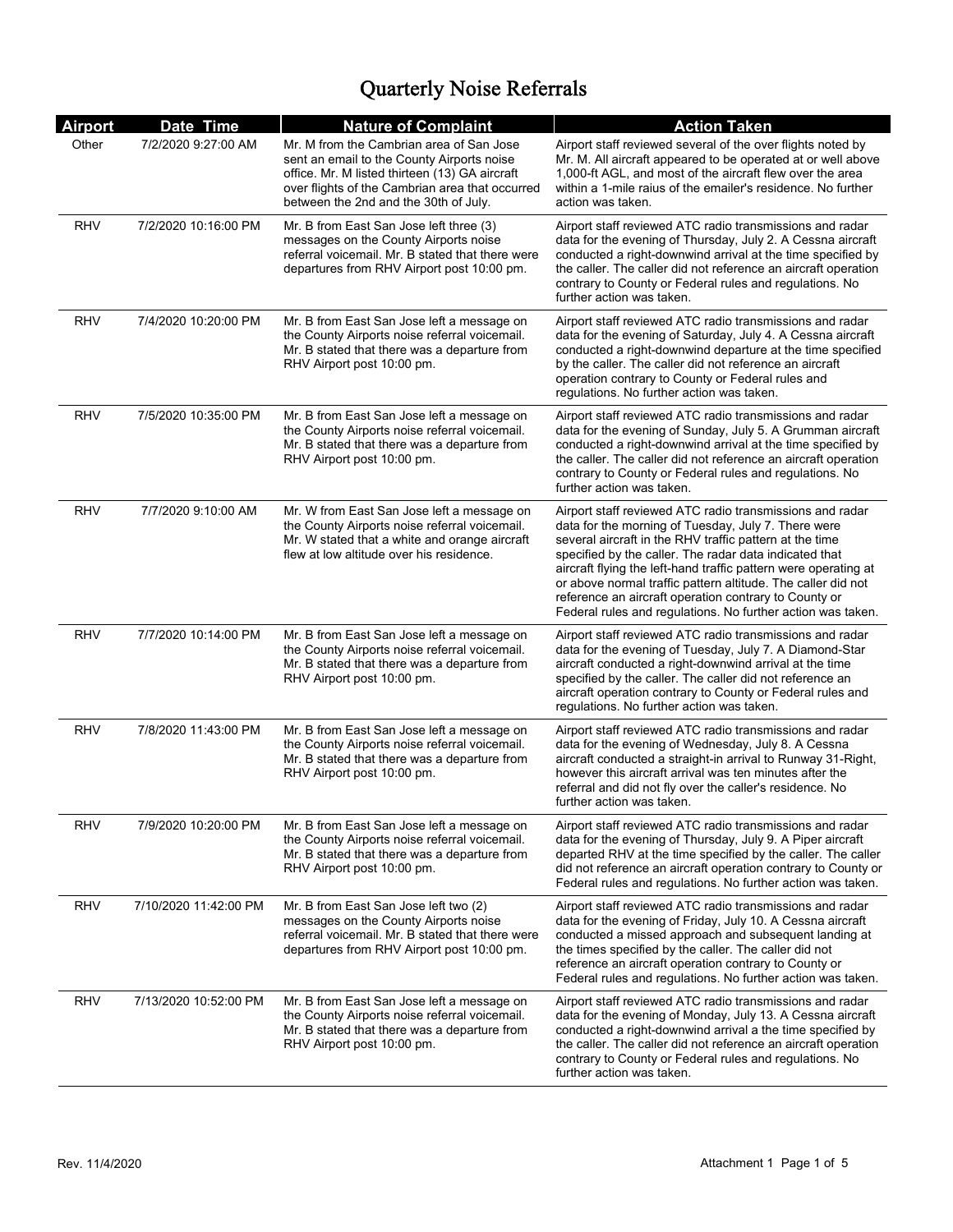| <b>Airport</b> | Date Time             | <b>Nature of Complaint</b>                                                                                                                                                                                 | <b>Action Taken</b>                                                                                                                                                                                                                                                                                                                                                                                                                                                              |
|----------------|-----------------------|------------------------------------------------------------------------------------------------------------------------------------------------------------------------------------------------------------|----------------------------------------------------------------------------------------------------------------------------------------------------------------------------------------------------------------------------------------------------------------------------------------------------------------------------------------------------------------------------------------------------------------------------------------------------------------------------------|
| <b>RHV</b>     | 7/14/2020 10:18:00 PM | Mr. B from East San Jose left eight (8)<br>messages on the County Airports noise<br>referral voicemail. Mr. B stated that there were<br>departures from RHV Airport post 10:00 pm.                         | Airport staff reviewed ATC radio transmissions and radar<br>data for the evening of Tuesday, July 14. Two separate<br>Cessna aircraft conducted multiple departures and arrivals<br>during the time period specified by the caller. The caller did<br>not reference an aircraft operation contrary to County or<br>Federal rules and regulations. No further action was taken.                                                                                                   |
| RHV            | 7/15/2020 10:48:00 PM | Mr. B from East San Jose left five (5)<br>messages on the County Airports noise<br>referral voicemail. Mr. B stated that there were<br>departures from RHV Airport post 10:00 pm.                          | Airport staff reviewed ATC radio transmissions and radar<br>data for the evening of Wednesday, July 15. Two separate<br>Cessna aircraft conducted multiple takeoffs and landings<br>during the time period specified by the caller. The caller did<br>not reference an aircraft operation contrary to County or<br>Federal rules and regulations. No further action was taken.                                                                                                   |
| RHV            | 7/16/2020 10:02:00 PM | Mr. B from East San Jose left a message on<br>the County Airports noise referral voicemail.<br>Mr. B stated that there was a departure from<br>RHV Airport post 10:00 pm.                                  | Airport staff reviewed ATC radio transmissions and radar<br>data for the evening of Thursday, July 16. A Sportstar LSA<br>aircraft conducted a right-downwind departure at the time<br>specified by the caller. The caller did not reference an<br>aircraft operation contrary to County or Federal rules and<br>regulations. No further action was taken.                                                                                                                       |
| RHV            | 7/19/2020 10:45:00 AM | Mr. W from East San Jose left a message on<br>the County Airports noise referral voicemail.<br>Mr. W stated that a white low-wing aircraft flew<br>over his residence while on a left-downwind<br>arrival. | Airport staff reviewed ATC radio transmissions and radar<br>data for the morning of Sunday, July 19. A unknown type of<br>aircraft was flying practice pattern work at the time<br>specified by the caller. The aircraft's traffic pattern altitude<br>appeared normal for the location given by the caller. The<br>caller did not reference an aircraft operation contrary to<br>County or Federal rules and regulations. No further action<br>was taken.                       |
| Other          | 7/19/2020 12:55:00 PM | Mr. W from San Martin left a message on the<br>County Airports noise office voice mail. Mr. W<br>stated that a low and loud aircraft was circling<br>his residence.                                        | Airport staff reviewed ATC radio transmissions and radar<br>data for the early afternoon of Sunday, July 19. There were<br>several aircraft operating in the E16 traffic pattern at the<br>time specified by the caller. There were no aircraft visible<br>on radar circling in the vicinity of the caller's residence,<br>which is located approximately 1-mile due east of the<br>airport. Airport staff left a message for Mr. W in Monday<br>morning, July 20.               |
| RHV            | 7/19/2020 10:22:00 PM | Mr. B from East San Jose left seven (7)<br>messages on the County Airports noise<br>referral voicemail. Mr. B stated that there were<br>departures from RHV Airport post 10:00 pm.                         | Airport staff reviewed ATC radio transmissions and radar<br>data for the evening of Sunday, July 19. There were<br>numerous departures and arrivals by several aircraft during<br>the time period specified by the caller. At least two of the<br>aircraft from local FBO's were performing traffic pattern<br>work during this time. The caller did not reference an<br>aircraft operation contrary to County or Federal rules and<br>regulations. No further action was taken. |
| RHV            | 7/23/2020 10:08:00 PM | Mr. B from East San Jose left two (2)<br>messages on the County Airports noise<br>referral voicemail. Mr. B stated that there were<br>departures from RHV Airport post 10:00 pm.                           | Airport staff reviewed ATC radio transmissions and radar<br>data for the evening of Thursday, July 23. There were<br>several departures and arrivals by multiple aircraft during<br>the time period specified by the caller. The caller did not<br>reference an aircraft operation contrary to County or<br>Federal rules and regulations. No further action was taken.                                                                                                          |
| RHV            | 7/27/2020 10:03:00 PM | Mr. B from East San Jose left six (6)<br>messages on the County Airports noise<br>referral voicemail. Mr. B stated that there were<br>departures from RHV Airport post 10:00 pm.                           | Airport staff reviewed ATC radio transmissions and radar<br>data for the evening of Monday, July 27. There were<br>multiple takeoffs and landings by several aircraft during the<br>time period specified by the caller. One locally operated<br>aircraft conducted at least five takeoffs during this time.<br>The caller did not reference an aircraft operation contrary<br>to County or Federal rules and regulations. No further<br>action was taken.                       |
| RHV            | 7/28/2020 10:02:00 PM | Mr. B from East San Jose left a message on<br>the County Airports noise referral voicemail.<br>Mr. B stated that there was a departure from<br>RHV Airport post 10:00 pm.                                  | Airport staff reviewed ATC radio transmissions and radar<br>data for the evening of Tuesday, July 28. A single Cessna<br>172 aircraft conducted a departure at the time specified by<br>the caller. The caller did not reference an aircraft operation<br>contrary to County or Federal rules and regulations. No<br>further action was taken.                                                                                                                                   |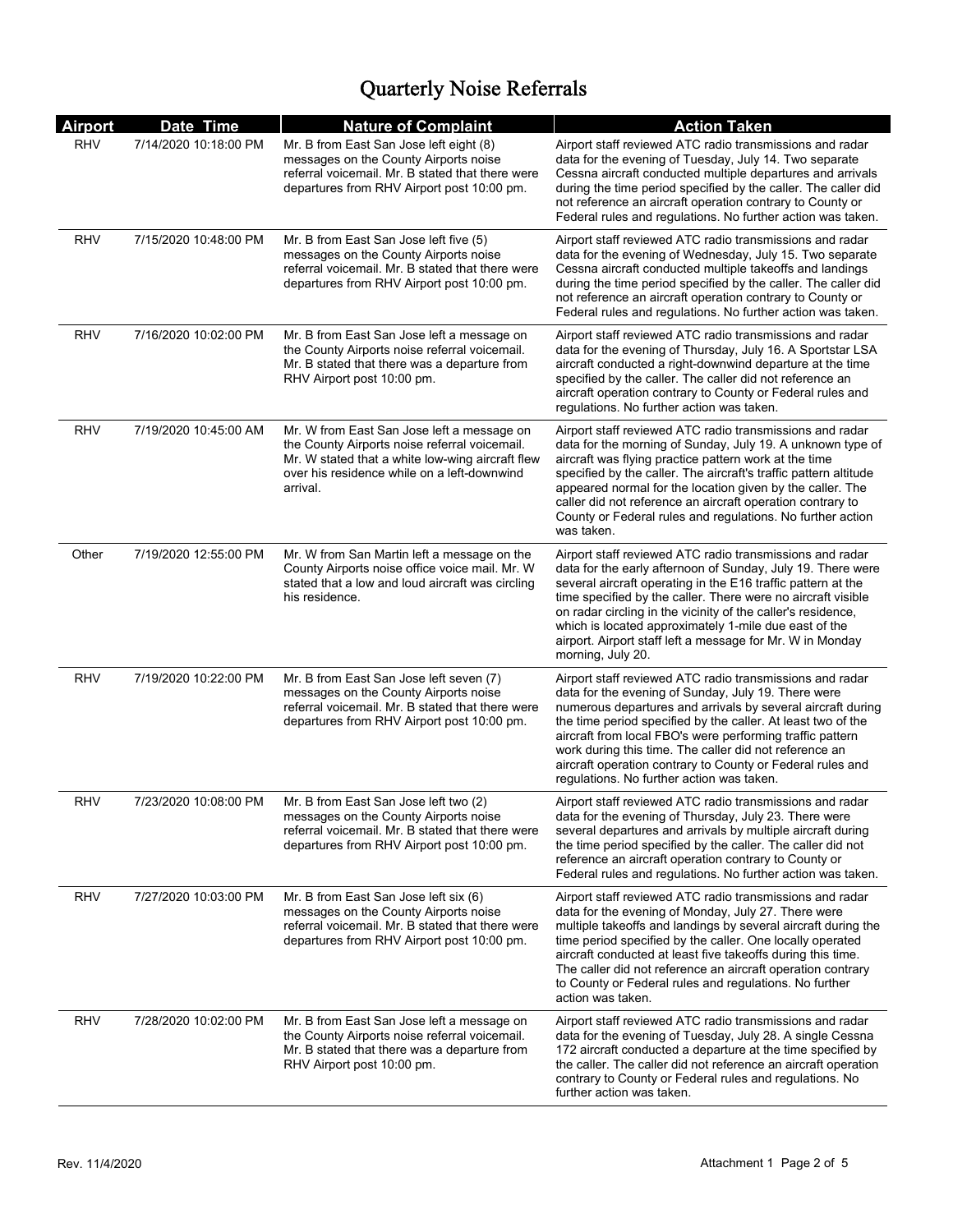| <b>Airport</b> | Date Time             | <b>Nature of Complaint</b>                                                                                                                                                            | <b>Action Taken</b>                                                                                                                                                                                                                                                                                                                                                                                                                                                                                                                                                     |
|----------------|-----------------------|---------------------------------------------------------------------------------------------------------------------------------------------------------------------------------------|-------------------------------------------------------------------------------------------------------------------------------------------------------------------------------------------------------------------------------------------------------------------------------------------------------------------------------------------------------------------------------------------------------------------------------------------------------------------------------------------------------------------------------------------------------------------------|
| <b>RHV</b>     | 7/28/2020 11:38:00 PM | Mr. B from East San Jose left two (2)<br>messages on the County Airports noise<br>referral voicemail. Mr. B stated that there were<br>departures from RHV Airport post 10:00 pm.      | Airport staff reviewed ATC radio transmissions and radar<br>data for the evening of Tuesday, July 28. A Cessna aircraft<br>conducted two takeoffs at the times specified by the caller.<br>The caller did not reference an aircraft operation contrary<br>to County or Federal rules and regulations. No further<br>action was taken.                                                                                                                                                                                                                                   |
| RHV            | 7/29/2020 10:45:00 PM | Mr. B from East San Jose left two (2)<br>messages on the County Airports noise<br>referral voicemail. Mr. B stated that there were<br>departures from RHV Airport post 10:00 pm.      | Airport staff reviewed ATC radio transmissions and radar<br>data for the evening of Wednesday, July 29. Two separate<br>Cessna aircraft conducted an arrival and departure at the<br>times specified by the caller. The caller did not reference<br>an aircraft operation contrary to County or Federal rules<br>and regulations. No further action was taken.                                                                                                                                                                                                          |
| RHV            | 7/30/2020 10:50:00 PM | Mr. B from East San Jose left a message on<br>the County Airports noise referral voicemail.<br>Mr. B stated that there was a departure from<br>RHV Airport post 10:00 pm.             | Airport staff reviewed ATC radio transmissions and radar<br>data for the evening of Thursday, July 30. A Cessna 172<br>conducted a right-downwind arrival at the time specified by<br>the caller. The caller did not reference an aircraft operation<br>contrary to County or Federal rules and regulations. No<br>further action was taken.                                                                                                                                                                                                                            |
| <b>RHV</b>     | 8/6/2020 10:01:00 PM  | Mr. B from East San Jose left three (3)<br>messages on the County Airports noise<br>referral voicemail. Mr. B stated that there were<br>departures from RHV Airport post 10:00 pm.    | Airport staff reviewed ATC radio transmissions and radar<br>data for the evening of Thursday, August 6. A Cessna 172<br>aircraft conducted three takeoffs at the times specified by<br>the caller. The caller did not reference an aircraft operation<br>contrary to County or Federal rules and regulations. No<br>further action was taken.                                                                                                                                                                                                                           |
| RHV            | 8/8/2020 11:10:00 PM  | Mr. B from East San Jose left a message on<br>the County Airports noise referral voicemail.<br>Mr. B stated that there was a departure from<br>RHV Airport post 10:00 pm.             | Airport staff reviewed ATC radio transmissions and radar<br>data for the evening of Saturday, August 8. A Cessna<br>aircraft conducted a right-downwind departure at the time<br>specified by the caller. The caller did not reference an<br>aircraft operation contrary to County or Federal rules and<br>regulations. No further action was taken.                                                                                                                                                                                                                    |
| <b>RHV</b>     | 8/9/2020 10:01:00 PM  | Mr. B from East San Jose left seven (7)<br>messages on the County Airports noise<br>referral voicemail. Mr. B stated that there were<br>departures from RHV Airport post 10:00 pm.    | Airport staff reviewed ATC radio transmissions and radar<br>data for the evening of Sunday, August 9. There were<br>numerous takeoffs and landings by multiple aircraft during<br>the time period specified by the caller. The caller did not<br>reference an aircraft operation contrary to County or<br>Federal rules and regulations. No further action was taken.                                                                                                                                                                                                   |
| <b>RHV</b>     | 8/22/2020 10:35:00 PM | Mr. B from East San Jose left two (2)<br>messages on the County Airports noise<br>referral voicemail. Mr. B stated that there were<br>departures from RHV Airport post 10:00 pm.      | Airport staff reviewed ATC radio transmissions and radar<br>data for the evening of Saturday, August 22. A single<br>Cessna aircraft conducted two takeoffs at the times<br>specified by the caller. The caller did not reference an<br>aircraft operation contrary to County or Federal rules and<br>regulations. No further action was taken.                                                                                                                                                                                                                         |
| <b>RHV</b>     | 8/25/2020 7:08:00 PM  | Mr. W from East San Jose left a message on<br>the County Airports noise referral voicemail.<br>Mr. W stated that a white high-wing aircraft<br>was flying in the RHV traffic pattern. | Airport staff reviewed ATC radio transmissions and radar<br>data for the evening of Tuesday, August 25. An aircraft<br>was flying practice takeoffs and landings in the left-hand<br>traffic pattern at the time specified by the caller. The<br>aircraft appeared to be flying at or near normal pattern<br>altitude at the caller's location, which is located west of the<br>end of the runway under the traffic pattern. The caller did<br>not reference an aircraft operation contrary to County or<br>Federal rules and regulations. No further action was taken. |
| RHV            | 8/26/2020 11:16:00 PM | Mr. B from East San Jose left three (3)<br>messages on the County Airports noise<br>referral voicemail. Mr. B stated that there were<br>departures from RHV Airport post 10:00 pm.    | Airport staff reviewed ATC radio transmissions and radar<br>data for the evening of Wednesday, August 26. A Cessna<br>aircraft conducted at least three takeoffs and landings<br>during the time period specified by the caller. The caller did<br>not reference an aircraft operation contrary to County or<br>Federal rules and regulations. No further action was taken.                                                                                                                                                                                             |
| RHV            | 8/29/2020 10:55:00 PM | Mr. B from East San Jose left three (3)<br>messages on the County Airports noise<br>referral voicemail. Mr. B stated that there were<br>departures from RHV Airport post 10:00 pm.    | Airport staff reviewed ATC radio transmissions and radar<br>data for the evening of Saturday, August 29. A Cessna 172<br>aircraft conducted multiple takeoffs and landings during the<br>time period specified by the caller. The caller did not<br>reference an aircraft operation contrary to County or<br>Federal rules and regulations. No further action was taken.                                                                                                                                                                                                |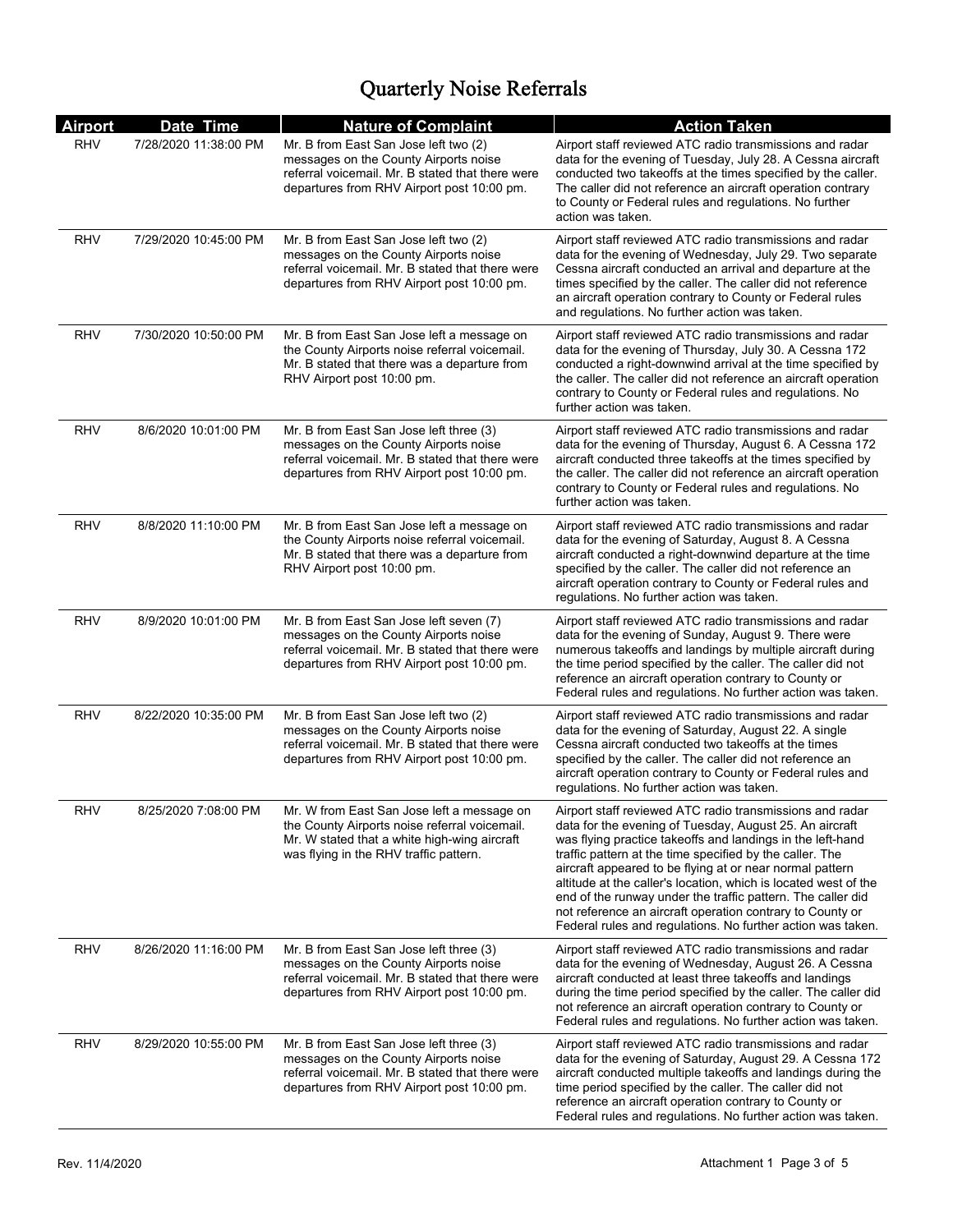| <b>Airport</b> | Date Time             | <b>Nature of Complaint</b>                                                                                                                                                                                                                                                                                                                                                        | <b>Action Taken</b>                                                                                                                                                                                                                                                                                                                                                                                                                                                                                                                                                                                                                                                                                                                                                                |
|----------------|-----------------------|-----------------------------------------------------------------------------------------------------------------------------------------------------------------------------------------------------------------------------------------------------------------------------------------------------------------------------------------------------------------------------------|------------------------------------------------------------------------------------------------------------------------------------------------------------------------------------------------------------------------------------------------------------------------------------------------------------------------------------------------------------------------------------------------------------------------------------------------------------------------------------------------------------------------------------------------------------------------------------------------------------------------------------------------------------------------------------------------------------------------------------------------------------------------------------|
| <b>RHV</b>     | 9/3/2020 10:02:00 PM  | Mr. B from East San Jose left a message on<br>the County Airports noise referral voicemail.<br>Mr. B stated that there was a departure from<br>RHV Airport post 10:00 pm.                                                                                                                                                                                                         | Airport staff reviewed ATC radio transmissions and radar<br>data for the evening of Thursday, September 3. A Cessna<br>aircraft conducted a right-downwind arrival at the time<br>specified by the caller. The caller did not reference an<br>aircraft operation contrary to County or Federal rules and<br>regulations. No further action was taken.                                                                                                                                                                                                                                                                                                                                                                                                                              |
| RHV            | 9/5/2020 10:19:00 PM  | Mr. B from East San Jose left a message on<br>the County Airports noise referral voicemail.<br>Mr. B stated that there was a departure from<br>RHV Airport post 10:00 pm.                                                                                                                                                                                                         | Airport staff reviewed ATC radio transmissions and radar<br>data for the evening of Saturday, September 5. A Cessna<br>aircraft conducted a straight-out departure at the time<br>specified by the caller. The caller did not reference an<br>aircraft operation contrary to County or Federal rules and<br>regulations. No further action was taken.                                                                                                                                                                                                                                                                                                                                                                                                                              |
| <b>RHV</b>     | 9/8/2020              | Mr. B from East San Jose left a message on<br>the County Airports noise referral voicemail.<br>Mr. B stated that there was a departure from<br>RHV Airport post 10:00 pm.                                                                                                                                                                                                         | Airport staff reviewed ATC radio transmissions and radar<br>data for midnight on Monday, September 8. There were no<br>aircraft operatons recorder on ATC radio or radar at the<br>time specified by the caller. No further action was taken.                                                                                                                                                                                                                                                                                                                                                                                                                                                                                                                                      |
| <b>RHV</b>     | 9/8/2020 5:00:00 AM   | Mr. G from the Cassell neighborhood area of<br>East San Jose sent an email the the County<br>Airports. Mr. G stated that multiple aircraft<br>were flying over his residence at all times of<br>the day. Mr. G added that many of the aircraft<br>appeared to be flying at low altitudes. He also<br>added that at approximately 5:00 am a<br>helicopter flew over his residence. | Airport staff investigated Mr. G's concerns regarding<br>aircraft oerpations over the Cassell nieghborhood area. His<br>residence is located approximately 3/4 of a mile off the end<br>of the 31 Runways at RHV. A preliminary review of<br>available radar data indicated that aircraft departing RHV<br>airport to the north were flying normal traffic patterns at<br>appropriate altitudes in the areas of concern. Airport<br>Management responded to Mr. M's email regarding the<br>proximity of the Cassell neighborhood to RHV Airport, as<br>well as the typical traffic patterns and altitudes that could<br>be expected in that area. The helicopter noted by Mr. M<br>was a Bell 430 Life Flight helicopter inbound to the<br>Regional Medical Center from the south. |
| <b>RHV</b>     | 9/11/2020 11:40:00 PM | Mr. B from East San Jose left a message on<br>the County Airports noise referral voicemail.<br>Mr. B stated that there was a departure from<br>RHV Airport post 10:00 pm.                                                                                                                                                                                                         | Airport staff reviewed ATC radio transmissions and radar<br>data for the evening of Friday, September 11. There were<br>no ATC radio recordings or flight tracks in the RHV area at<br>the time specified by the caller. No furthur action was taken.                                                                                                                                                                                                                                                                                                                                                                                                                                                                                                                              |
| <b>RHV</b>     | 9/16/2020 11:47:00 PM | Mr. B from East San Jose left a message on<br>the County Airports noise referral voicemail.<br>Mr. B stated that there was a departure from<br>RHV Airport post 10:00 pm.                                                                                                                                                                                                         | Airport staff reviewed ATC radio transmissions and radar<br>data for the evening of Wednesday, September 16. A<br>Cessna aircraft conducted a right-downwind departure at<br>the time specified by the caller. The caller did not reference<br>an aircraft operation contrary to County or Federal rules<br>and regulations. No further action was taken.                                                                                                                                                                                                                                                                                                                                                                                                                          |
| RHV            | 9/17/2020 10:50:00 PM | Mr. B from East San Jose left a message on<br>the County Airports noise referral voicemail.<br>Mr. B stated that there was a departure from<br>RHV Airport post 10:00 pm.                                                                                                                                                                                                         | Airport staff reviewed ATC radio transmissions and radar<br>data for the evening of Thursday, September 17. A Cessna<br>aircraft conducted a right-downwind departure at the time<br>specified by the caller. The caller did not reference an<br>aircraft operation contrary to County or Federal rules and<br>regulations. No further action was taken.                                                                                                                                                                                                                                                                                                                                                                                                                           |
| <b>RHV</b>     | 9/18/2020 12:15:00 AM | Mr. B from East San Jose left a message on<br>the County Airports noise referral voicemail.<br>Mr. B stated that there was a departure from<br>RHV Airport post 10:00 pm.                                                                                                                                                                                                         | Airport staff reviewed ATC radio transmissions and radar<br>data for the early morning of Sunday, October 18. A single<br>Cessna aircraft conducted a right-downwind arrival at the<br>time specified by the caller. The caller did not reference an<br>aircraft operation contrary to County or Federal rules and<br>regulations. No further action was taken.                                                                                                                                                                                                                                                                                                                                                                                                                    |
| RHV            | 9/18/2020 11:23:00 PM | Mr. B from East San Jose left a message on<br>the County Airports noise referral voicemail.<br>Mr. B stated that there was a departure from<br>RHV Airport post 10:00 pm.                                                                                                                                                                                                         | Airport staff reviewed ATC radio transmissions and radar<br>data for the evening of Friday, September 18. An unknown<br>Cessna aircraft conducted a departure at the time specified<br>by the caller. The caller did not reference an aircraft<br>operation contrary to County or Federal rules and<br>regulations. No further action was taken.                                                                                                                                                                                                                                                                                                                                                                                                                                   |